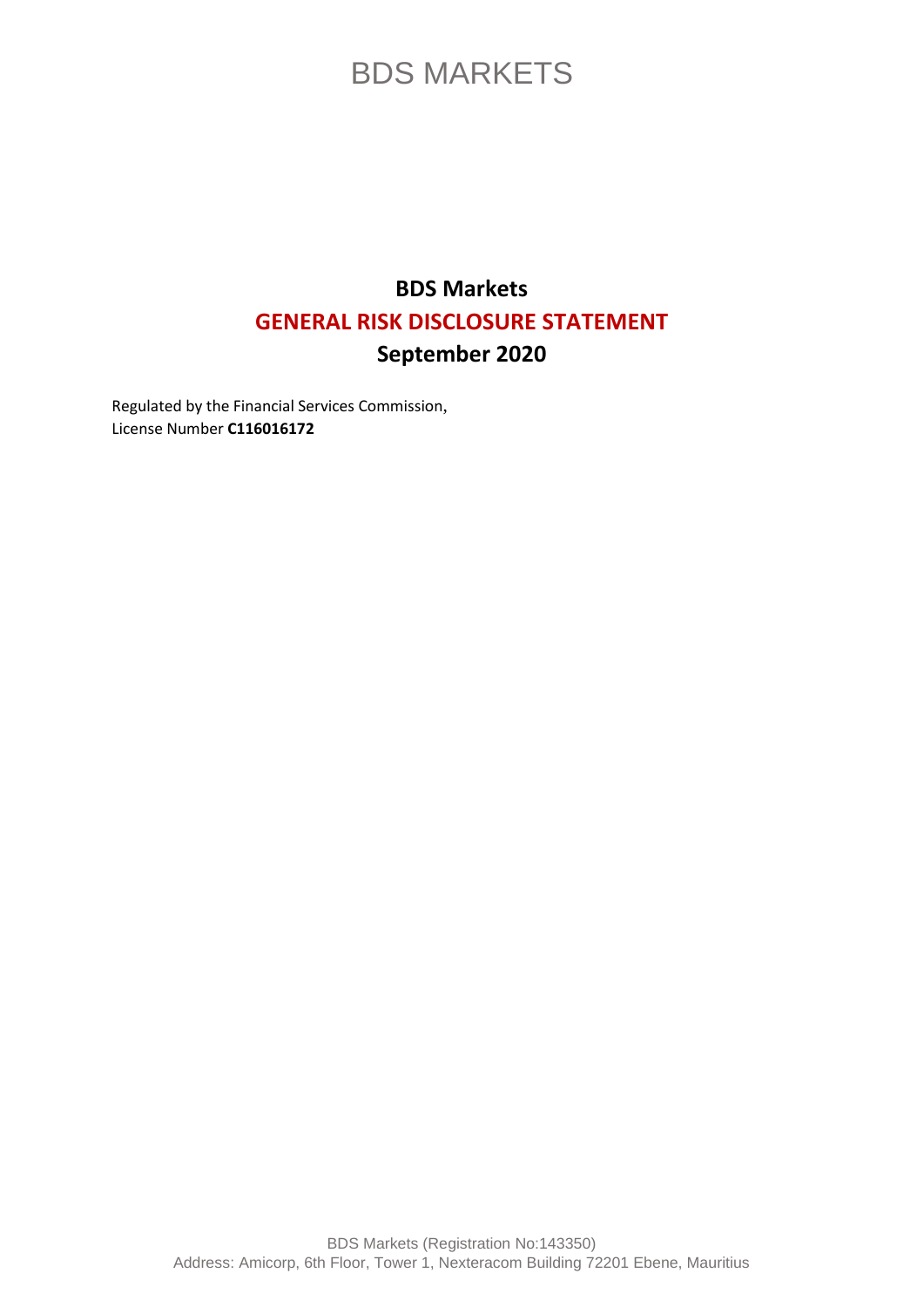#### **1. Introduction**

BDS Markets (hereafter "the Company") is an Investment Dealer (Full Service Dealer, Excluding Underwriting). The Company is incorporated in the Republic of Mauritius with Company Registration No. **143350**) and is authorized and regulated by the Financial Services Commission (hereafter "FSC") with License Number **C116016172**.

#### **2. Risk Warnings**

The Client should not engage in any investment directly or indirectly in Financial Instruments unless (s)he knows and fully understands the risks involved for each one of the Financial Instruments offered by the Company. Therefore, prior to applying for an account, the Client should consider carefully whether investing in a specific Financial Instrument is suitable for him/her in the light of his/her personal circumstances and financial resources.

In case the client does not understand the risks involved, he/she should seek advice or consultation from an independent financial advisor. If the Client still does not understand the risks involved in trading in any Financial Instruments, he/she should not trade at all.

#### **3. General Risks and Acknowledgements**

In consideration of the Company agreeing to engage into Binary Options and/or CFD trading with the Client, the Client acknowledges, understands, agrees and accepts the risks including but not limited:

- (a) The Company does not and cannot guarantee that funds deposited in the Client's Account for trading will not be lost as a result of the Client's transactions.
- (b) The Client acknowledges that, regardless of any information which may be offered by the Company, the value of any investment in Financial Instruments may fluctuate downwards or upwards and it is even probable that the investment may become of no value.
- (c) The Client acknowledges that he/she runs a great risk of incurring losses and damages as a result of the purchase and/or sale of any Financial Instrument and accepts that he/she is willing to undertake this risk.
- (d) Information of the previous performance of a Financial Instrument does not guarantee its current and/or future performance. The use of historical data does not constitute a binding or safe forecast as to the corresponding future performance of the Financial Instruments to which the said Information refers.
- (e) The Client is hereby advised that the transactions undertaken through the dealing services of the Company may be of speculative nature. Large losses may occur in a short period of time and may be equal to the total value of funds deposited with the Company.
- (f) Some Financial Instruments may not become immediately liquid, for example, as a result of reduced demand and the Client may not be in a position to sell them or easily obtain information on the value of these Financial Instruments or the extent of the associated risks.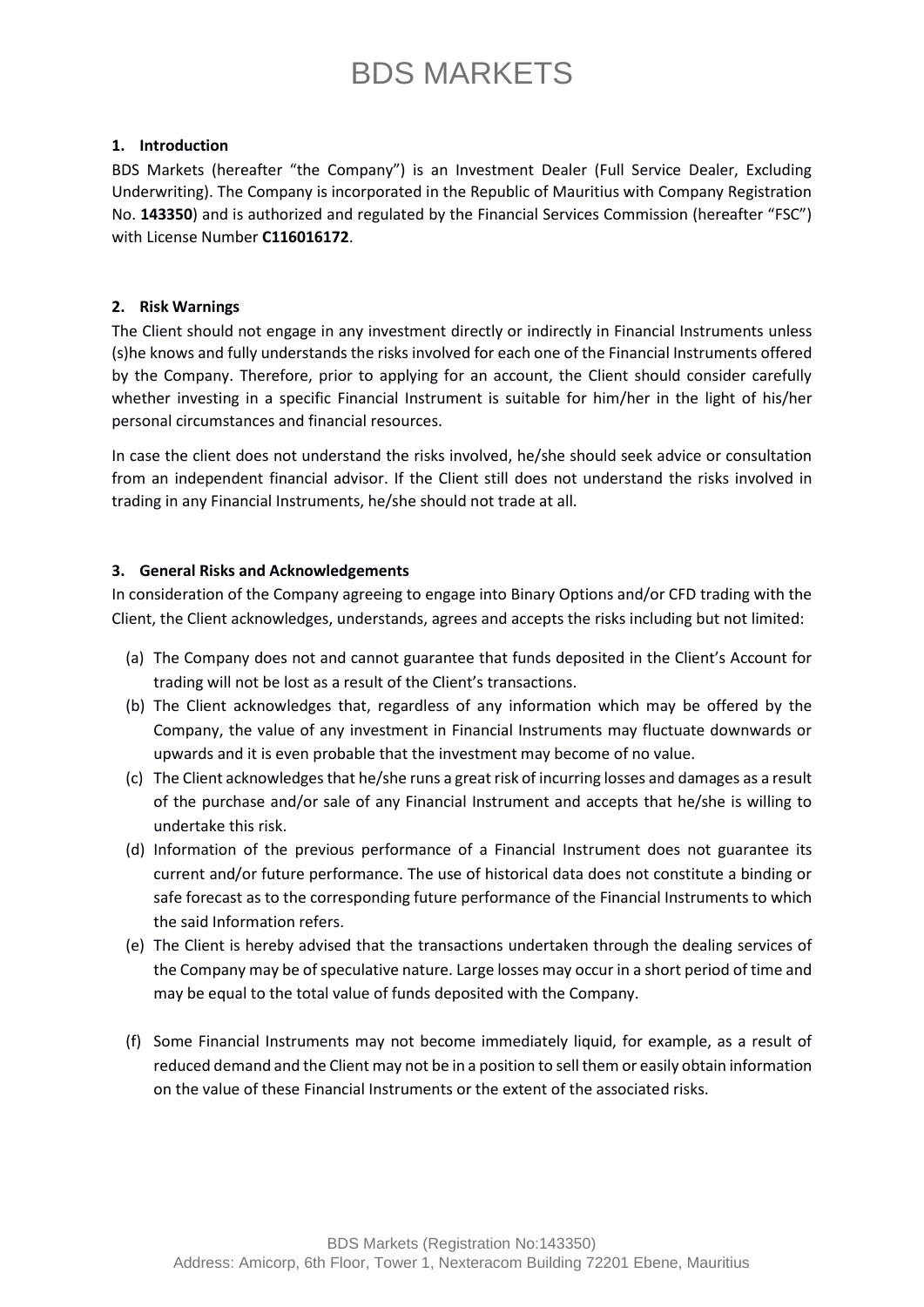- (g) When a Financial Instrument is traded in a currency other than the currency of the Client's country of residence, any changes in the exchange rates may have a negative effect on its value, price and performance.
- (h) A Financial Instrument on foreign markets may entail risks different to the usual risks of the markets in the Client's country of residence. In some cases, these risks may be greater. The prospect of profit or loss from transactions on foreign markets is also affected by exchange rate fluctuations.
- (i) A Derivative Financial Instrument (i.e. option, future, forward, swap, contract for difference) may be a non delivery spot transaction giving an opportunity to make profit on changes in currency rates, commodity, stock market indices or share process called the underlying instrument.
- (j) The value of the Derivative Financial Instrument may be directly affected by the price of the security or any other underlying asset which is the object of the acquisition.
- (k) The Client should not purchase a Derivative Financial Instrument unless he/she is willing to undertake the risks of losing entirely all the money which he has invested and also any additional commissions and other expenses incurred.
- (l) Under certain market conditions (for example but not limited to the following situations: force majeure event, technical failure, communications network failure, poor or no liquidity, market news or announcements etc.) it may be difficult or impossible to execute an order.
- (m) Placing "Stop-Loss" Orders serves to limit your losses. However, under certain market conditions the execution of a "Stop-Loss" Order may be worse than its stipulated price and the realized losses can be larger than expected.
- (n) Should the Equity of the Client be insufficient to hold current positions open, the Client may be called upon to deposit additional funds at short notice or reduce exposure. Failure to do so within the required time may result in the liquidation of positions at a loss and the Client will be liable for any resulting deficit.
- (o) The Client's attention is expressly drawn to currencies traded so irregularly or infrequently that it cannot be certain that a price will be quoted at all times or that it may be difficult to effect transactions at a price which may be quoted owing to the absence of a counterparty.
- (p) Trading on-line, no matter how convenient or efficient, does not necessarily reduce risks associated with currency trading.
- (q) There is a risk that the Client's trades in Financial Instruments may be or become subject to tax and/or any other stamp duty, for example, because of changes in legislation or his/her personal circumstances. The Company does not warrant that no tax and/or any other stamp duty will be payable. The Client should be responsible for any taxes and/or any other duty which may accrue in respect of his/her trades.
- (r) Before the Client begins to trade, he/she should obtain details of all commissions and other charges for which the Client will be liable. If any changes are not expressed in money terms ( but for example a dealing spread), the Client should ask for a written explanation, including appropriate examples, to establish what such charges are likely to mean in specific money terms.
- (s) The Company will not provide the Client with Investment Advice relating to investments or possible transactions in investments or make investment recommendations of any kind.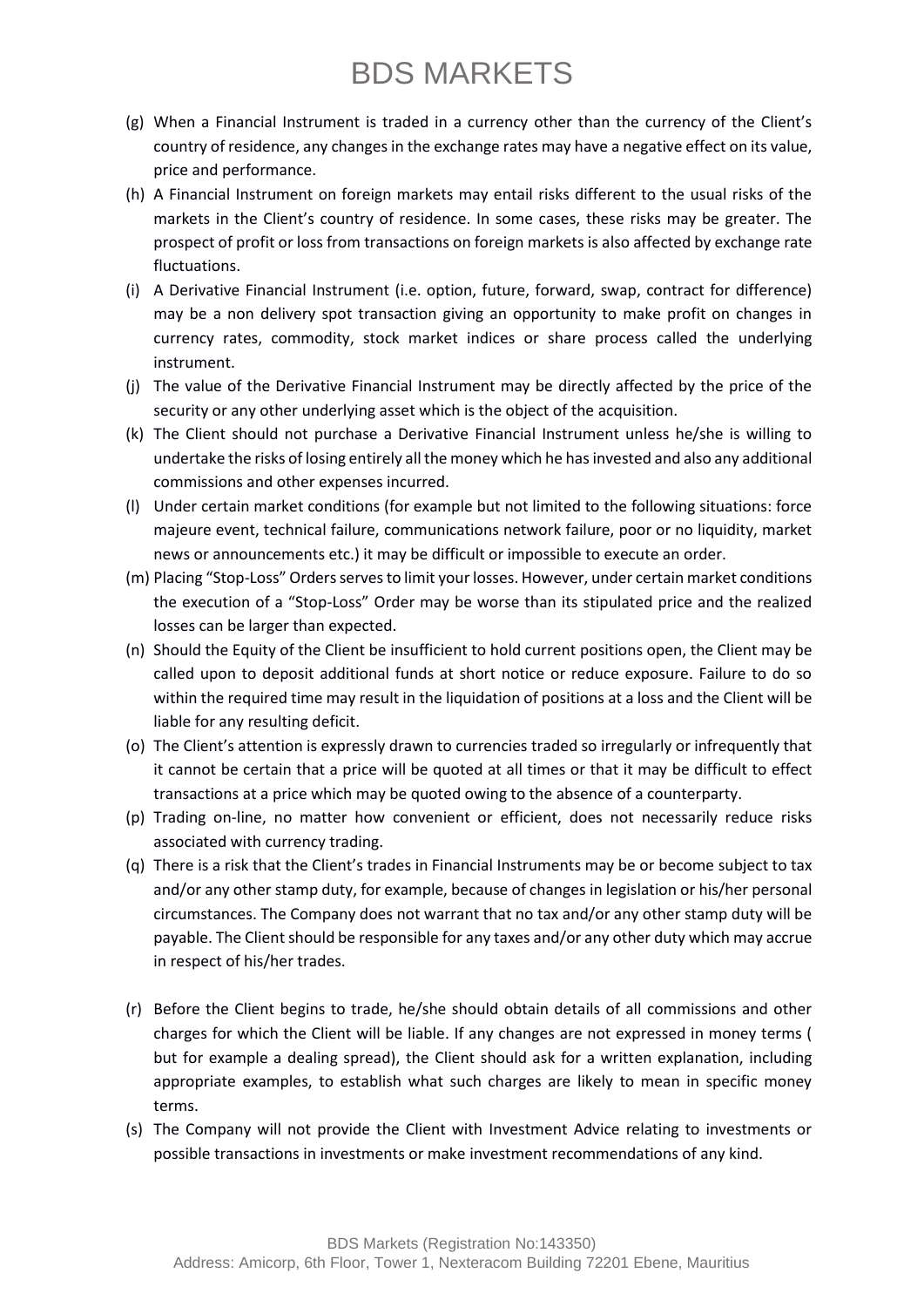(t) There may be situations, movements and/or conditions occurring at the weekend, at the beginning of the week or intra-day after the release of the significant macroeconomic figures, economic or political news that make currency markets to open with price levels that substantially differ from previous prices. In this case, there exists a significant risk that orders issued to protect open positions and open new positions may be executed at prices significantly different from those designated.

#### **4. Third Party Risks**

- 4.1 The Company may be required to hold your money in an account that is segregated from other Clients and the Company's money in accordance with current regulations, but this may not afford complete protection.
- 4.2 The Company may pass money received from the Client to a third party (e.g. a bank) to hold or control in order to effect a Transaction through or with that person or to satisfy the Client's obligation to provide collateral (e.g. initial margin requirement in respect of a Transaction. The Company has no responsibility for any acts or omissions of any third party to whom it will pass money received from the Client.
- 4.3 The third party to whom the Company will pass money may hold it in an omnibus account and it may not be possible to separate it from the Client's money, or the third party's money. In the event of the insolvency or any other analogous proceedings in relation to that third party, the Company may only have an unsecured claim against the third party on behalf of the Client, and the client will be exposed to the risk that the money received by the Company from the third party is insufficient to satisfy the claims in respect of the relevant account. The Company does not accept any liability or responsibility for any resulting losses.
- 4.4 A Company or Bank or Broker through whom the Company may deal with could give interests contrary to the Client's interests.
- 4.5 The insolvency of the Company or of a Bank or Broker used by the Company to effect its transactions may lead to the Client's positions being closed against his/her wishes.

#### **5. Cash Settlements**

Binary options and CFD trading can only be settled in cash.

#### **6. Conflicts of Interests**

The Company is the counterparty to all transactions entered into under the Client Agreement and, as such, the Company's interests may be in conflict with yours. For further details please read our Conflicts of Interest Policy which is available on the Company's website.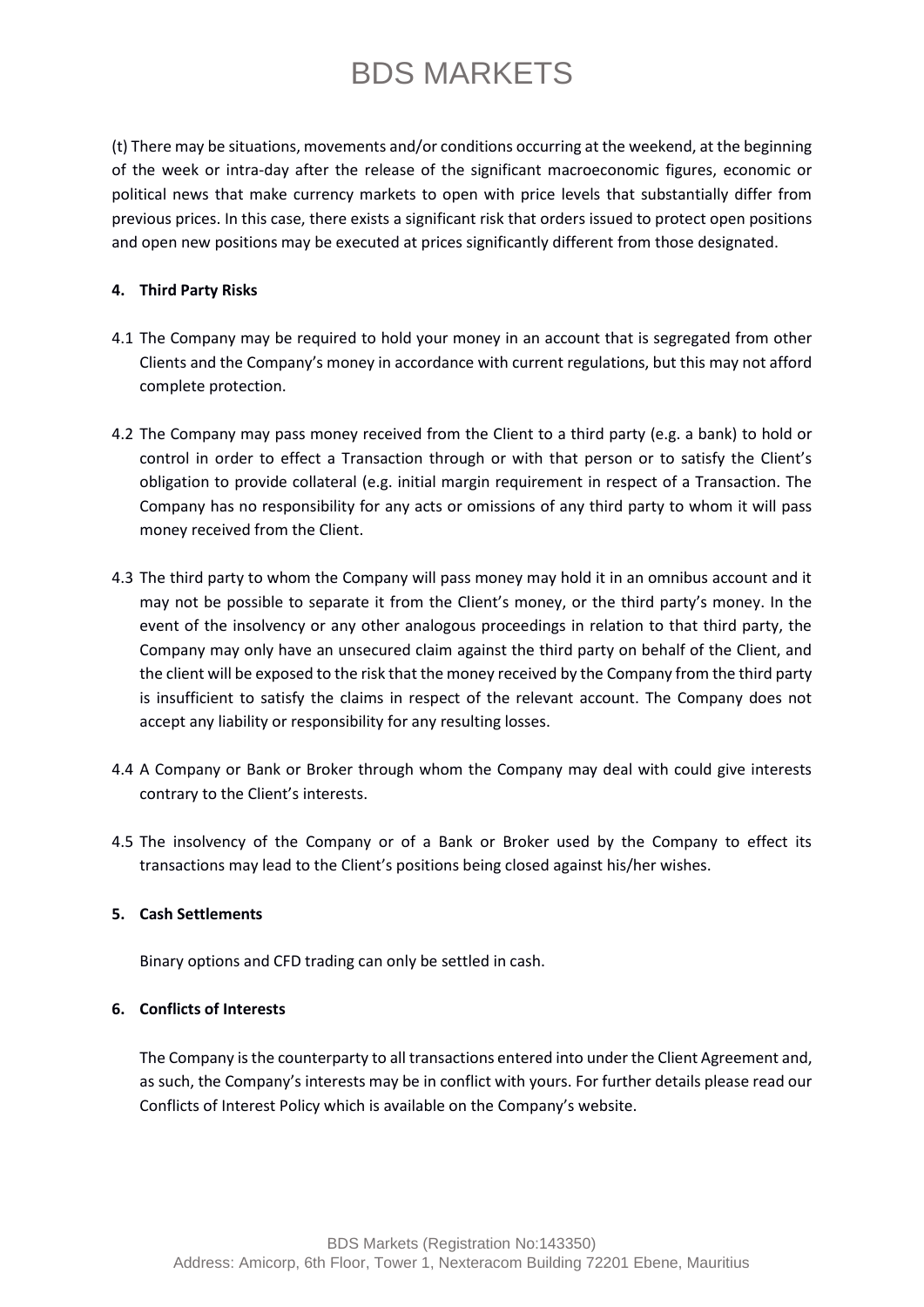#### **7. Prices are set by the Company and may be different from prices reported elsewhere**

The Company will provide the prices to be used in trading and the valuation of Client's positions in accordance with its Trading Policies and Procedures. The trading rates assigned to the assets on the Company's website are the ones at which the Company is willing to sell binary options and CFDs to its customers at the point of sale. As such, they may not directly correspond to real time market levels at the point in time at which the sale of options and/or CFDs occurs.

#### **8. Rights to underlying assets**

You have no rights or obligations in respect of the underlying assets relating to your binary options and CFD trading.

#### **9. Trading Platform Risks**

- 9.1 Clients, who undertake transactions on an electronic trading system, will be exposed to risks associated with the system including the failure of hardware and software (Internet/Servers). The result of any system failure may be that an order is not executed according to the instructions provided for it or it is not executed at all. The Company does not accept any liability in the case of such failure. The use of wireless connections or dial-up connections, or any other form of unstable connection at the client's end, may result in poor or interrupted connectivity or lack of signal strength causing delays in the transmission of data between the client and the Company, when using the Company's Electronic Trading Platform. Such delays or disturbances may result in the client sending out of date "Market Orders". In these circumstances, the Company will update the price and execute the order at the best available "market price".
- 9.2 The Client acknowledges that only one Instruction is allowed to be in the queue at one time. Once the client has sent an Instruction, any further Instructions sent by the Client are ignored and the "orders is locked" message appears until the first Instruction is executed.
- 9.3 The Client acknowledges that the only reliable source of Quotes Flow information is that of the live Server's Quotes Base. Quotes Base in the Client Terminal is not a reliable source of Quotes Flow Information because the connection between the Client Terminal and the Server may be disrupted at some point and some of the Quotes simply may not reach the Client Terminal.
- 9.4 The Client acknowledges that when an Order is closed or being executed, it may not be cancelled or modified.
- 9.5 The Client may lose all amounts (s)he has deposited with the Company as margin. The placing of certain orders available on the Trading Platform (e.g. "stop-loss" or "limit" orders) that are intended to limit mosses to certain amounts may not always be effective because market conditions or technological limitations may make it impossible to execute such orders. Please also note that for all orders (including guaranteed stop loss orders) the Client may sustain the loss (which the Client's order is intended to limit) in a short period of time. In other cases, the execution of a "Stop-Loss" order may be worse than its stipulated price and the realized losses can be larger than expected.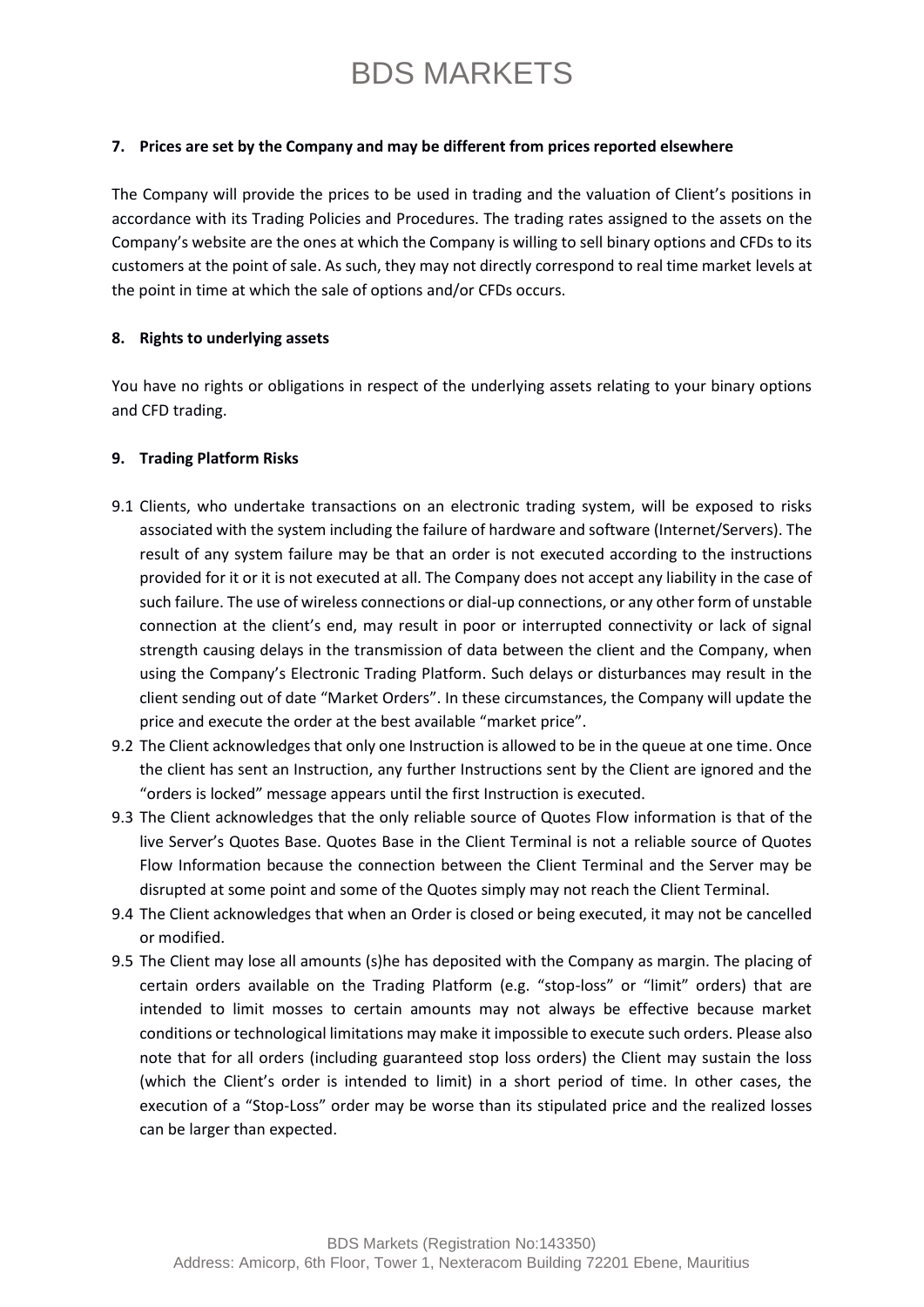#### **10. Technical Risks**

- 10.1 The Company shall not be responsible for the risks of financial losses caused directly or indirectly by failure, malfunction, interruption, disconnection or malicious actions of information, communication, electricity, electronic or other systems.
- 10.2 The Company has no responsibility if authorized third persons have access to information, including electronic addresses, electronic communication and personal data when the above are transmitted between the Company and any other party, using the Internet or other network communication facilities, telephone, or any other electronic means.
- 10.3 The Client acknowledges that the unencrypted information transmitted by e-mail is not protected from any unauthorized access.
- 10.4 At times of excessive deal flow the Client may have some difficulties to be connected over the phone or the Company's trading platform(s)/ system(s), especially in the fast Market (for example, when key macroeconomic indicators are released).
- 10.5 The Client acknowledges that the internet may be subject to events which may affect his/her access to the Company's website and/or the Company's trading platform(s)/system(s), including but not limited to interruptions or transmission blackouts, software and hardware failure, internet disconnection, public electricity network failure or hacker attacks. The Company is not responsible for any damages or losses resulting from such events which are beyond its control or for any other losses, costs, liabilities or expenses (including, without limitation, loss of profit) which may result from the Client's inability to access the Company's Website and/or Trading System or delay or failure in sending orders or Transactions.
- 10.6 The Client is warned that when trading in an electronic platform (s)he assumes risk of financial loss which may be a consequence of amongst other things:
	- (a) Failure of Client's devices, software and poor quality of connection.
	- (b) The Company's or Client's hardware or software failure, malfunction or misuse.
	- (c) Improper work of Client's equipment.
	- (d) Wrong setting of Client's Terminal.
	- (e) Delayed updates of Client's Terminal.
- 10.7In connection with the use of computer equipment and data and voice communication networks, the Client bears the following risks amongst other risks in which cases the Company has no liability of any resulting loss:
	- (a) Power cut of the equipment on the side of the Client or the provider, or communication operator (including voice communication) that serves the Client.
	- (b) Physical damage (or destruction) of the communication channels used to link the Client and provider (communication operator), provider, and the trading or information server of the Client.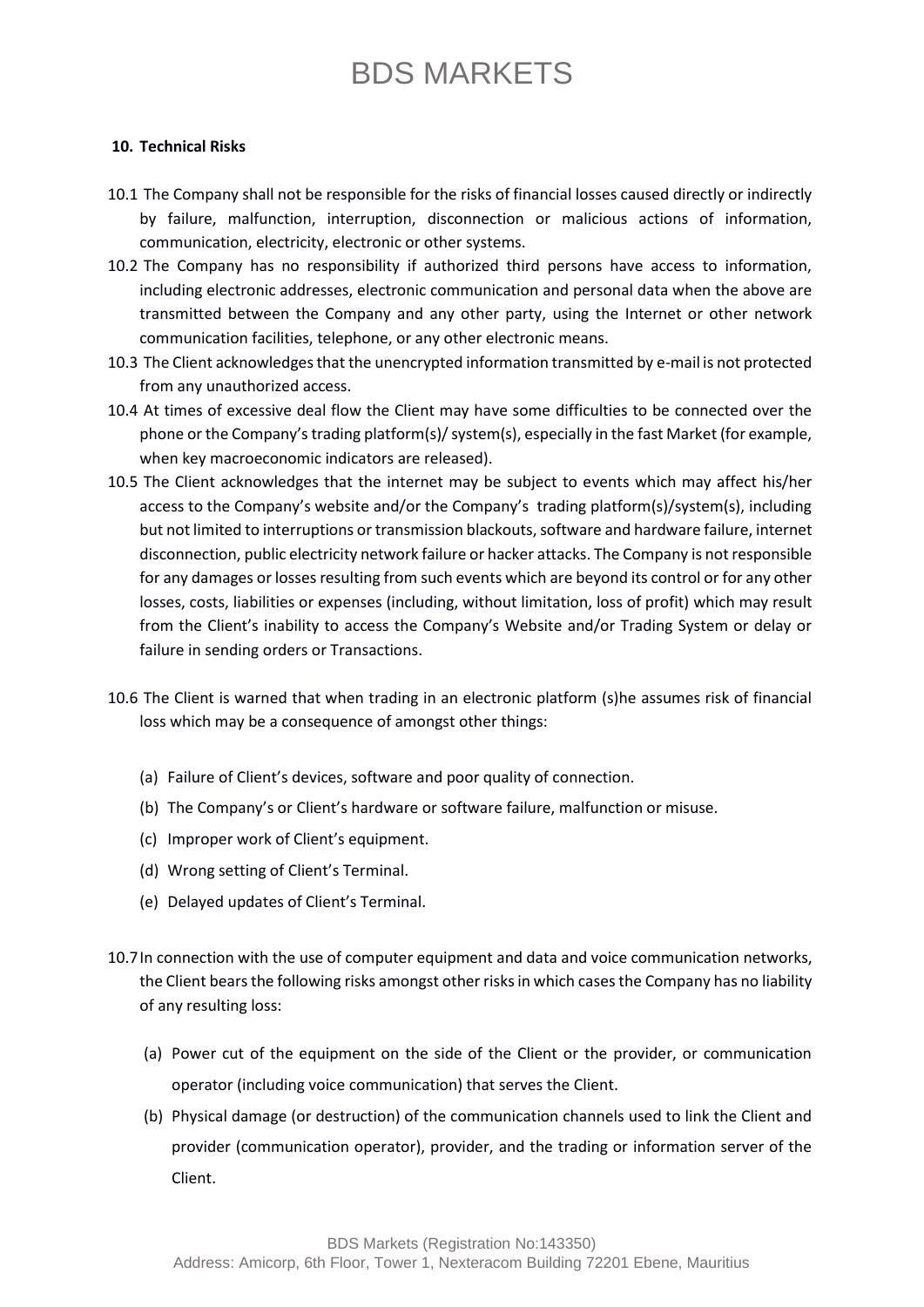- (c) Outage (unacceptably low quality) of communication via the channels used by the Client, of the channels used by the provider, or communication operator (including voice communication) that are used by the Client.
- (d) Wrong or inconsistent with requirement settings of the Client Terminal.
- (e) Untimely update of the Client Terminal.
- (f) When carrying out transactions via the telephone (land or cell phone lines) voice communication, the Client runs the risk of problematic dialing, when trying to reach an employee of the broker service department of the Company due to communication quality issues and communication channel loads.
- (g) The use of communication channels, hardware and software, generate the risk of nonreception of a message (including text messages) by the Client from the Company.
- (h) Trading over the phone might be impeded by overload connection.
- (i) Malfunction or non-operability of the trading system (platform), which also includes the Client Terminal.
- (j) Outage (unacceptably low quality) of communication via the channels used by the Company, in particular physical damage (destruction) of the communication channels by third parties.

#### **11. Risks particularly associated with transactions in financial instruments (CFDs)**

11.1 Investing in some Financial Instruments entails the use of "gearing" or "leverage". In considering whether to engage in this form of investment, the Client should be aware that the high degree of "gearing" or "leverage" is a particular feature of Derivative Financial Instruments. This stems from the

margining system applicable to such trades, which generally involves a comparatively modest deposit or margin in terms of the overall contract value, so that a relatively small movement in the underlying market can have a disproportionately dramatic effect on the Client's trade. If the underlying market movement is in the Client's favour, the client may achieve a good profit, but an equally small adverse market movement can not only quickly result in the loss of the Client's entire deposit, but also expose the Client to a large additional loss. In regard to transactions in derivative Financial Instruments, a derivative Financial Instrument is a non-deliverable spot transaction giving an opportunity to make profit or loss on changes in currency rates, commodity, stock market indices or share prices called the underlying instrument. The Client must not purchase derivative Financial Instrument unless he/she is willing to undertake the risks of losing entirely all the money which he has invested and also any additional commissions and other expenses incurred. For further details please read our Risk Disclaimer for Financial Instruments which is available on the Company's website.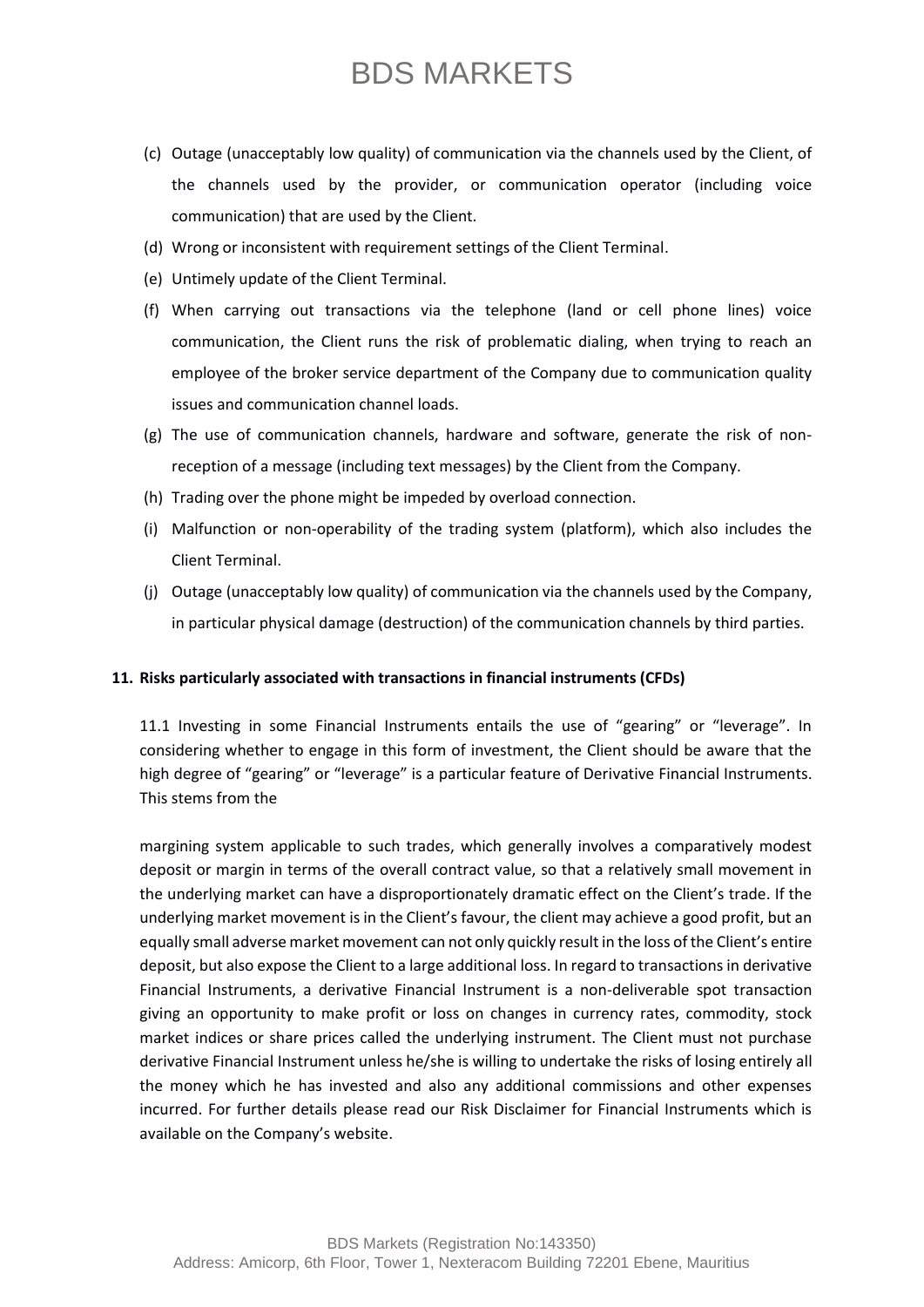11.2 Transactions may not be undertaken on a recognized or designated investment exchange and, accordingly, they may expose the Client to greater risks than exchange transactions.

The terms and conditions and trading rules may be established solely by the Execution Venue. The Client may also have to close any position with the same counterparty with whom it was originally entered into. In regard to transactions in Financial Instruments with the Company, the Company is using a Trading Platform for transactions in Financial Instruments which does not fall into the definition of a recognized exchange or a Multilateral Trading Facility.

#### **12. The Company is not an advisor or a fiduciary to the Client**

Where the Company provides generic market recommendations, such generic recommendations do not constitute a personal recommendation or investment advice and have not considered any of specific Client's personal circumstances or investment objectives nor is it an offer to trade, or the solicitation of an offer to trade in any binary options and/or CFDs. Each decision made by the Client to trade in binary options and/or in CFDs with the Company and each decision as to whether a transaction is appropriate or proper for the Client is an independent decision made by the Client himself. The Company does not act as an advisor or serving as a fiduciary to the Client. The Client agrees that the Company has no fiduciary duty to the Client and no liability in connection with and is not responsible for any liabilities, claims, damages, costs and expenses, including attorneys' fees, incurred in connection with the Client following the Company's generic trading recommendations or taking or not taking any action based upon any generic recommendation or information provided by the Company.

#### **13. Recommendations are not guaranteed**

The generic market recommendations provided by the Company are based solely on the judgment of the Company's personnel and should be considered as such. The Client acknowledges that (s)he enters into any transactions relying on his/her own judgment. Any market recommendations provided are generic only and may or may not be consistent with the market positions or the intentions of the Company and/or its affiliates. The Company's generic recommendations are based upon information believed to be reliable, but the Company cannot and does not guarantee the accuracy or completeness thereof or represent that following such generic recommendations will eliminate or reduce the risk inherent in trading in binary options and CFDs.

#### **14. No guarantee of profit**

There are no guarantees of profit or avoidance of losses when trading in binary options and in CFDs. The Client has not and will not receive any such guarantees from the Company or from any of its representatives. The Client must become aware of the risks inherent in trading in binary options and CFDs and is financially able to bear such risks and withstand any losses incurred.